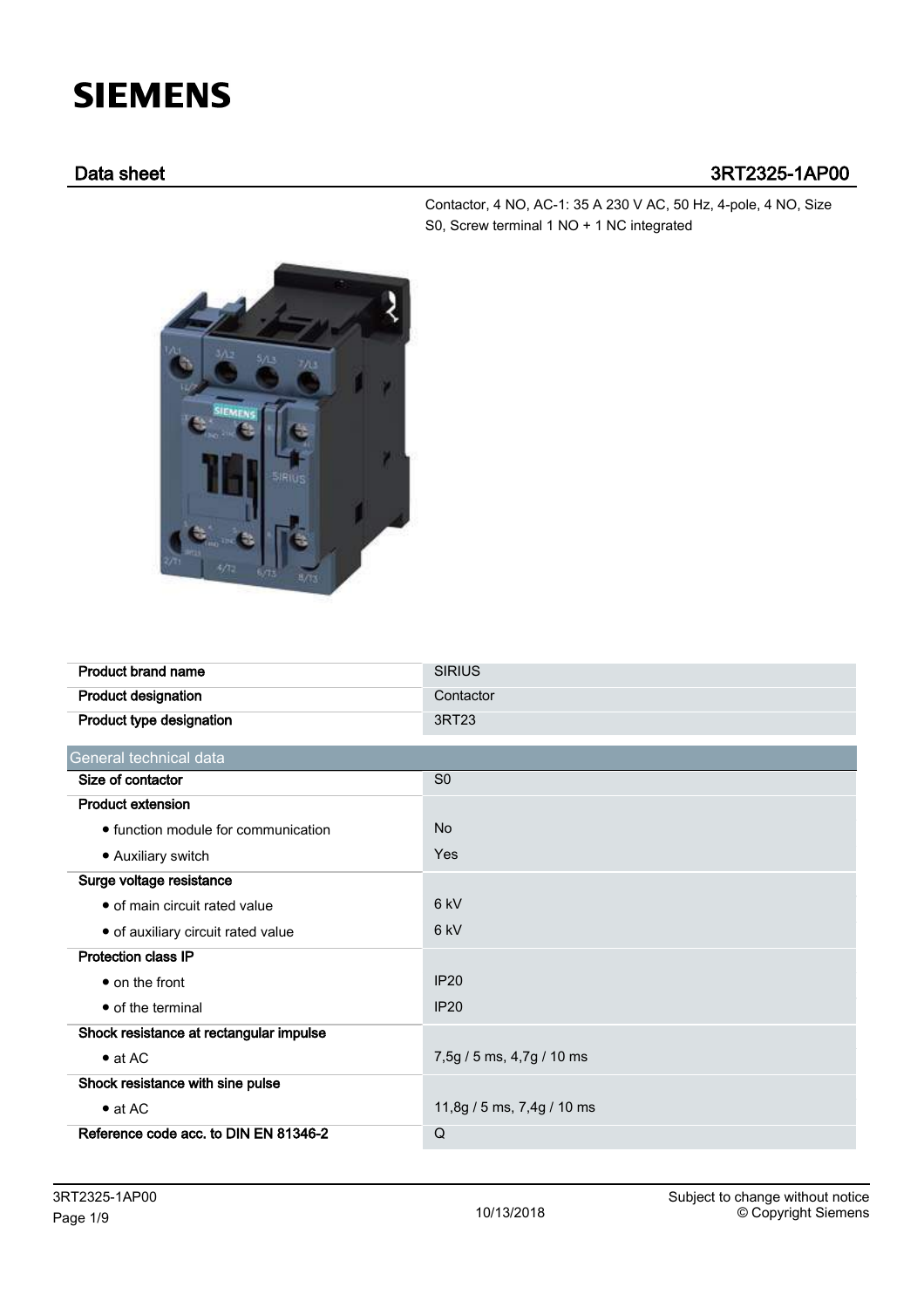| <b>Ambient conditions</b>                                                         |                   |
|-----------------------------------------------------------------------------------|-------------------|
| Installation altitude at height above sea level                                   |                   |
| $\bullet$ maximum                                                                 | 2 000 m           |
| <b>Ambient temperature</b>                                                        |                   |
| · during operation                                                                | $-25$ +60 °C      |
| · during storage                                                                  | $-55$ +80 °C      |
| Main circuit                                                                      |                   |
| Number of poles for main current circuit                                          | $\overline{4}$    |
| Number of NO contacts for main contacts                                           | $\overline{4}$    |
| <b>Operating current</b>                                                          |                   |
| $\bullet$ at AC-1                                                                 |                   |
| - up to 690 V at ambient temperature 40 $^{\circ}$ C<br>rated value               | 35 A              |
| - up to 690 V at ambient temperature 60 $^{\circ}$ C<br>rated value               | 30 A              |
| $\bullet$ at AC-3                                                                 |                   |
| - at 400 V rated value                                                            | 15.5 A            |
| • at AC-4 at 400 V rated value                                                    | 15.5 A            |
| Connectable conductor cross-section in main circuit                               |                   |
| at AC-1                                                                           |                   |
| • at 60 °C minimum permissible                                                    | $6 \text{ mm}^2$  |
| • at 40 °C minimum permissible                                                    | $10 \text{ mm}^2$ |
| <b>Operating power</b>                                                            |                   |
| $\bullet$ at AC-3                                                                 |                   |
| - at 400 V rated value                                                            | 7.5 kW            |
| • at AC-4 at 400 V rated value                                                    | 7.5 kW            |
| No-load switching frequency                                                       |                   |
| $\bullet$ at AC                                                                   | 5 000 1/h         |
| <b>Operating frequency</b>                                                        |                   |
| • at AC-1 maximum                                                                 | 1 000 1/h         |
| Control circuit/ Control                                                          |                   |
| Type of voltage of the control supply voltage                                     | <b>AC</b>         |
| Control supply voltage at AC                                                      |                   |
| · at 50 Hz rated value                                                            | 230 V             |
| Operating range factor control supply voltage rated<br>value of magnet coil at AC |                   |
| $\bullet$ at 50 Hz                                                                | 0.8 1.1           |
| Apparent pick-up power of magnet coil at AC                                       |                   |
| $\bullet$ at 50 Hz                                                                | 77 V.A            |
| Inductive power factor with closing power of the coil                             |                   |
| $\bullet$ at 50 Hz                                                                | 0.82              |
| Apparent holding power of magnet coil at AC                                       |                   |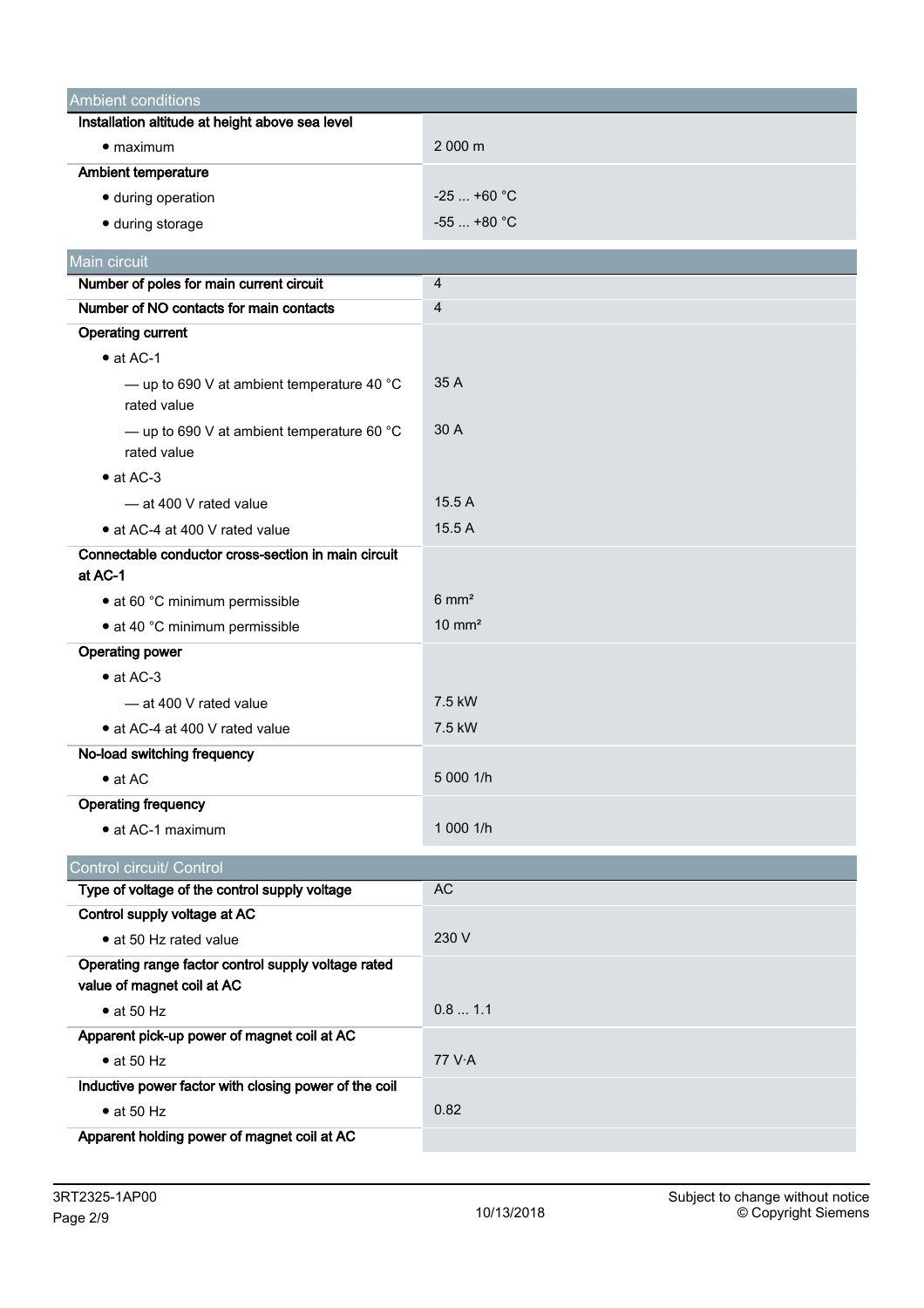| $\bullet$ at 50 Hz                                   | 9.8 V·A                                         |
|------------------------------------------------------|-------------------------------------------------|
| Inductive power factor with the holding power of the |                                                 |
| coil                                                 |                                                 |
| $\bullet$ at 50 Hz                                   | 0.25                                            |
| <b>Closing delay</b>                                 |                                                 |
| $\bullet$ at AC                                      | $938$ ms                                        |
| <b>Opening delay</b>                                 |                                                 |
| $\bullet$ at AC                                      | 4  16 ms                                        |
| Arcing time                                          | 10  10 ms                                       |
| Control version of the switch operating mechanism    | Standard A1 - A2                                |
| <b>Auxiliary circuit</b>                             |                                                 |
| Number of NC contacts for auxiliary contacts         |                                                 |
| • instantaneous contact                              | $\mathbf{1}$                                    |
| Number of NO contacts for auxiliary contacts         |                                                 |
| · instantaneous contact                              | $\mathbf{1}$                                    |
| <b>Operating current at AC-12</b>                    |                                                 |
| $\bullet$ maximum                                    | 10 A                                            |
| <b>Operating current at AC-15</b>                    |                                                 |
| • at 230 V rated value                               | 10A                                             |
| • at 400 V rated value                               | 3A                                              |
| • at 500 V rated value                               | 2A                                              |
| • at 690 V rated value                               | 1A                                              |
| <b>Operating current at DC-12</b>                    |                                                 |
| • at 24 V rated value                                | 10 A                                            |
| • at 48 V rated value                                | 6 A                                             |
| • at 60 V rated value                                | 6 A                                             |
| • at 110 V rated value                               | 3A                                              |
| · at 125 V rated value                               | 2A                                              |
| • at 220 V rated value                               | 1A                                              |
| • at 600 V rated value                               | 0.15A                                           |
| Operating current at DC-13                           |                                                 |
| • at 24 V rated value                                | 10 A                                            |
| • at 48 V rated value                                | 2A                                              |
| • at 110 V rated value                               | 1 A                                             |
| • at 125 V rated value                               | 0.9A                                            |
| • at 220 V rated value                               | 0.3A                                            |
| • at 600 V rated value                               | 0.1A                                            |
| Contact reliability of auxiliary contacts            | 1 faulty switching per 100 million (17 V, 1 mA) |
| <b>UL/CSA ratings</b>                                |                                                 |
| Contact rating of auxiliary contacts according to UL | A600 / Q600                                     |
|                                                      |                                                 |

Short-circuit protection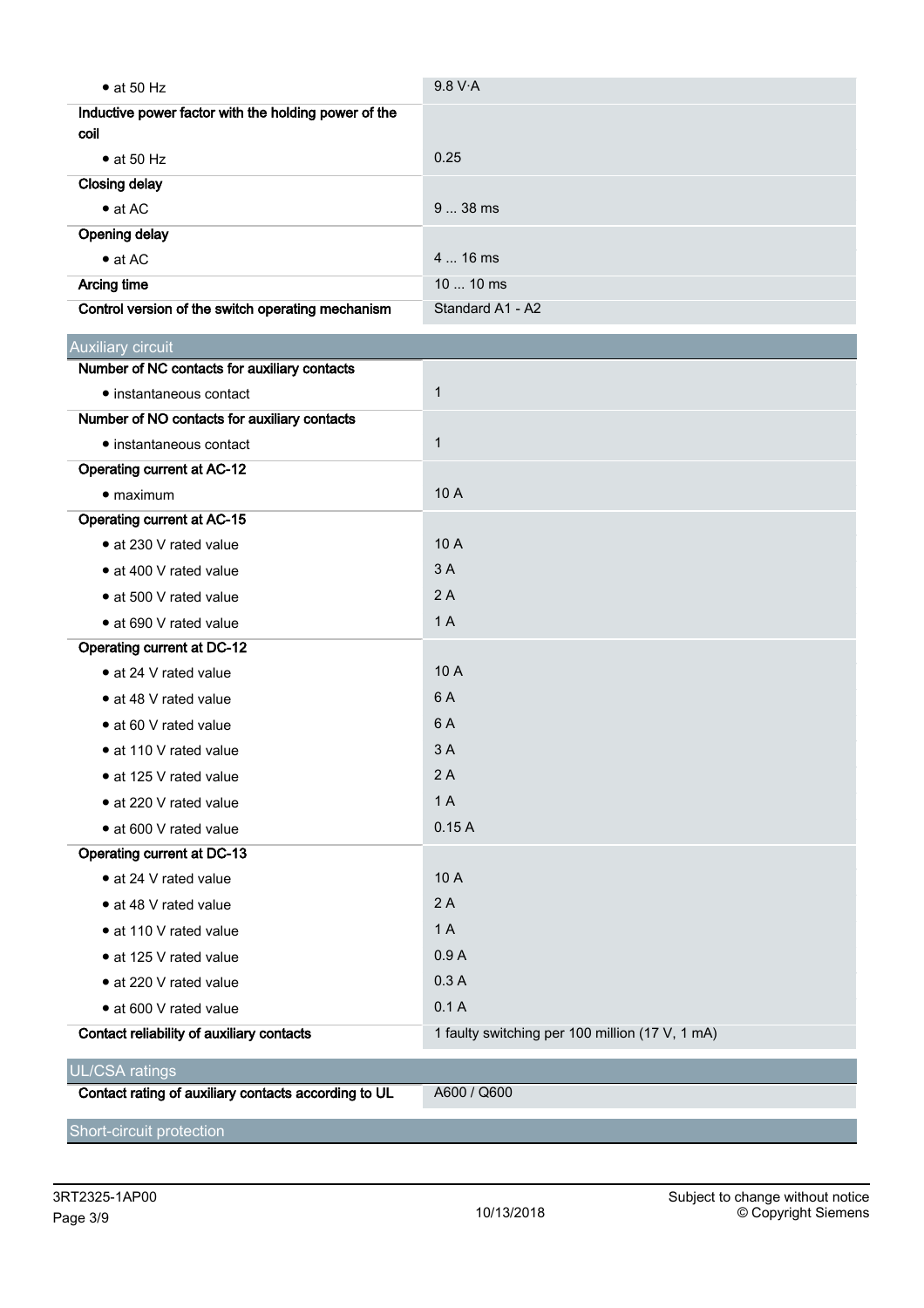| Design of the fuse link<br>• for short-circuit protection of the main circuit<br>gG: 63A (690V, 100kA)<br>- with type of coordination 1 required<br>gG: 20A (690V, 100kA)<br>- with type of assignment 2 required<br>fuse gG: 10 A<br>• for short-circuit protection of the auxiliary switch<br>required<br>Installation/ mounting/ dimensions<br><b>Mounting position</b><br>+/-180° rotation possible on vertical mounting surface; can be<br>tilted forward and backward by +/- 22.5° on vertical mounting<br>surface<br><b>Mounting type</b><br>screw and snap-on mounting onto 35 mm standard mounting rail<br>according to DIN EN 60715<br>Yes<br>· Side-by-side mounting<br>Height<br>85 mm<br>Width<br>60 mm<br>97 mm<br><b>Depth</b><br>Required spacing<br>• with side-by-side mounting<br>$10 \text{ mm}$<br>— forwards<br>$10 \text{ mm}$<br>— upwards<br>$10 \text{ mm}$<br>— downwards<br>0 <sub>mm</sub><br>- at the side<br>• for grounded parts<br>$10 \text{ mm}$<br>— forwards<br>$10 \text{ mm}$<br>— upwards |  |  |  |  |
|-----------------------------------------------------------------------------------------------------------------------------------------------------------------------------------------------------------------------------------------------------------------------------------------------------------------------------------------------------------------------------------------------------------------------------------------------------------------------------------------------------------------------------------------------------------------------------------------------------------------------------------------------------------------------------------------------------------------------------------------------------------------------------------------------------------------------------------------------------------------------------------------------------------------------------------------------------------------------------------------------------------------------------------|--|--|--|--|
|                                                                                                                                                                                                                                                                                                                                                                                                                                                                                                                                                                                                                                                                                                                                                                                                                                                                                                                                                                                                                                   |  |  |  |  |
|                                                                                                                                                                                                                                                                                                                                                                                                                                                                                                                                                                                                                                                                                                                                                                                                                                                                                                                                                                                                                                   |  |  |  |  |
|                                                                                                                                                                                                                                                                                                                                                                                                                                                                                                                                                                                                                                                                                                                                                                                                                                                                                                                                                                                                                                   |  |  |  |  |
|                                                                                                                                                                                                                                                                                                                                                                                                                                                                                                                                                                                                                                                                                                                                                                                                                                                                                                                                                                                                                                   |  |  |  |  |
|                                                                                                                                                                                                                                                                                                                                                                                                                                                                                                                                                                                                                                                                                                                                                                                                                                                                                                                                                                                                                                   |  |  |  |  |
|                                                                                                                                                                                                                                                                                                                                                                                                                                                                                                                                                                                                                                                                                                                                                                                                                                                                                                                                                                                                                                   |  |  |  |  |
|                                                                                                                                                                                                                                                                                                                                                                                                                                                                                                                                                                                                                                                                                                                                                                                                                                                                                                                                                                                                                                   |  |  |  |  |
|                                                                                                                                                                                                                                                                                                                                                                                                                                                                                                                                                                                                                                                                                                                                                                                                                                                                                                                                                                                                                                   |  |  |  |  |
|                                                                                                                                                                                                                                                                                                                                                                                                                                                                                                                                                                                                                                                                                                                                                                                                                                                                                                                                                                                                                                   |  |  |  |  |
|                                                                                                                                                                                                                                                                                                                                                                                                                                                                                                                                                                                                                                                                                                                                                                                                                                                                                                                                                                                                                                   |  |  |  |  |
|                                                                                                                                                                                                                                                                                                                                                                                                                                                                                                                                                                                                                                                                                                                                                                                                                                                                                                                                                                                                                                   |  |  |  |  |
|                                                                                                                                                                                                                                                                                                                                                                                                                                                                                                                                                                                                                                                                                                                                                                                                                                                                                                                                                                                                                                   |  |  |  |  |
|                                                                                                                                                                                                                                                                                                                                                                                                                                                                                                                                                                                                                                                                                                                                                                                                                                                                                                                                                                                                                                   |  |  |  |  |
|                                                                                                                                                                                                                                                                                                                                                                                                                                                                                                                                                                                                                                                                                                                                                                                                                                                                                                                                                                                                                                   |  |  |  |  |
|                                                                                                                                                                                                                                                                                                                                                                                                                                                                                                                                                                                                                                                                                                                                                                                                                                                                                                                                                                                                                                   |  |  |  |  |
|                                                                                                                                                                                                                                                                                                                                                                                                                                                                                                                                                                                                                                                                                                                                                                                                                                                                                                                                                                                                                                   |  |  |  |  |
|                                                                                                                                                                                                                                                                                                                                                                                                                                                                                                                                                                                                                                                                                                                                                                                                                                                                                                                                                                                                                                   |  |  |  |  |
|                                                                                                                                                                                                                                                                                                                                                                                                                                                                                                                                                                                                                                                                                                                                                                                                                                                                                                                                                                                                                                   |  |  |  |  |
|                                                                                                                                                                                                                                                                                                                                                                                                                                                                                                                                                                                                                                                                                                                                                                                                                                                                                                                                                                                                                                   |  |  |  |  |
|                                                                                                                                                                                                                                                                                                                                                                                                                                                                                                                                                                                                                                                                                                                                                                                                                                                                                                                                                                                                                                   |  |  |  |  |
|                                                                                                                                                                                                                                                                                                                                                                                                                                                                                                                                                                                                                                                                                                                                                                                                                                                                                                                                                                                                                                   |  |  |  |  |
|                                                                                                                                                                                                                                                                                                                                                                                                                                                                                                                                                                                                                                                                                                                                                                                                                                                                                                                                                                                                                                   |  |  |  |  |
| 6 mm<br>- at the side                                                                                                                                                                                                                                                                                                                                                                                                                                                                                                                                                                                                                                                                                                                                                                                                                                                                                                                                                                                                             |  |  |  |  |
| $10 \text{ mm}$<br>- downwards                                                                                                                                                                                                                                                                                                                                                                                                                                                                                                                                                                                                                                                                                                                                                                                                                                                                                                                                                                                                    |  |  |  |  |
| • for live parts                                                                                                                                                                                                                                                                                                                                                                                                                                                                                                                                                                                                                                                                                                                                                                                                                                                                                                                                                                                                                  |  |  |  |  |
| $10 \text{ mm}$<br>- forwards                                                                                                                                                                                                                                                                                                                                                                                                                                                                                                                                                                                                                                                                                                                                                                                                                                                                                                                                                                                                     |  |  |  |  |
| $10 \text{ mm}$<br>— upwards                                                                                                                                                                                                                                                                                                                                                                                                                                                                                                                                                                                                                                                                                                                                                                                                                                                                                                                                                                                                      |  |  |  |  |
| 10 mm<br>- downwards                                                                                                                                                                                                                                                                                                                                                                                                                                                                                                                                                                                                                                                                                                                                                                                                                                                                                                                                                                                                              |  |  |  |  |
| 6 mm<br>- at the side                                                                                                                                                                                                                                                                                                                                                                                                                                                                                                                                                                                                                                                                                                                                                                                                                                                                                                                                                                                                             |  |  |  |  |
| <b>Connections/Terminals</b>                                                                                                                                                                                                                                                                                                                                                                                                                                                                                                                                                                                                                                                                                                                                                                                                                                                                                                                                                                                                      |  |  |  |  |
| Type of electrical connection                                                                                                                                                                                                                                                                                                                                                                                                                                                                                                                                                                                                                                                                                                                                                                                                                                                                                                                                                                                                     |  |  |  |  |
| screw-type terminals<br>• for main current circuit                                                                                                                                                                                                                                                                                                                                                                                                                                                                                                                                                                                                                                                                                                                                                                                                                                                                                                                                                                                |  |  |  |  |
| screw-type terminals<br>• for auxiliary and control current circuit                                                                                                                                                                                                                                                                                                                                                                                                                                                                                                                                                                                                                                                                                                                                                                                                                                                                                                                                                               |  |  |  |  |
| Type of connectable conductor cross-sections                                                                                                                                                                                                                                                                                                                                                                                                                                                                                                                                                                                                                                                                                                                                                                                                                                                                                                                                                                                      |  |  |  |  |
| • for main contacts                                                                                                                                                                                                                                                                                                                                                                                                                                                                                                                                                                                                                                                                                                                                                                                                                                                                                                                                                                                                               |  |  |  |  |
| 2x (1  2.5 mm <sup>2</sup> ), 2x (2.5  10 mm <sup>2</sup> )<br>— solid                                                                                                                                                                                                                                                                                                                                                                                                                                                                                                                                                                                                                                                                                                                                                                                                                                                                                                                                                            |  |  |  |  |
| 2x (1  2,5 mm <sup>2</sup> ), 2x (2,5  10 mm <sup>2</sup> )<br>- single or multi-stranded                                                                                                                                                                                                                                                                                                                                                                                                                                                                                                                                                                                                                                                                                                                                                                                                                                                                                                                                         |  |  |  |  |
| 2x (1  2.5 mm <sup>2</sup> ), 2x (2.5  6 mm <sup>2</sup> ), 1x 10 mm <sup>2</sup><br>- finely stranded with core end processing                                                                                                                                                                                                                                                                                                                                                                                                                                                                                                                                                                                                                                                                                                                                                                                                                                                                                                   |  |  |  |  |
| 2x(1612), 2x(148)<br>• at AWG conductors for main contacts                                                                                                                                                                                                                                                                                                                                                                                                                                                                                                                                                                                                                                                                                                                                                                                                                                                                                                                                                                        |  |  |  |  |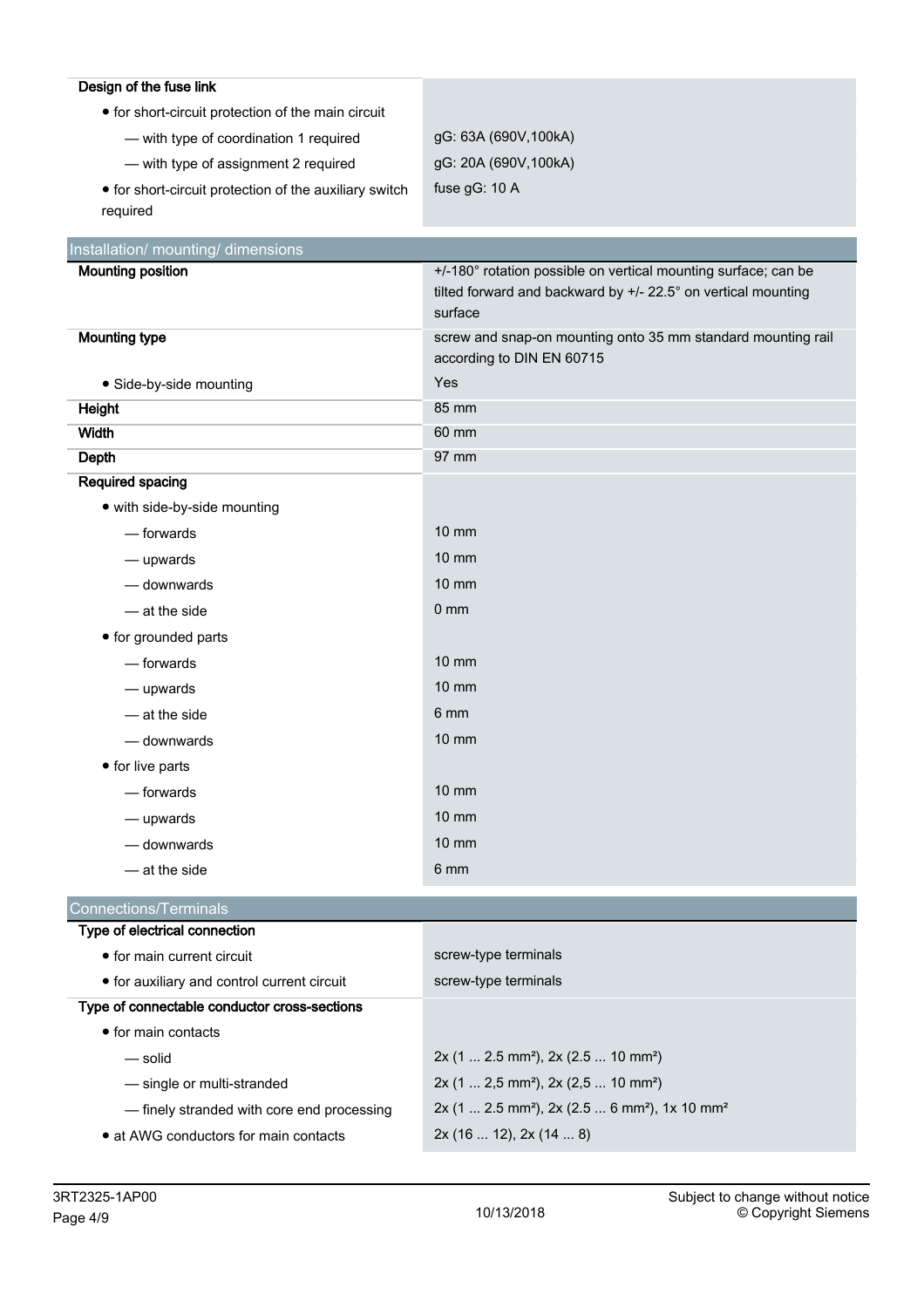| Connectable conductor cross-section for main                                 |                                                                 |
|------------------------------------------------------------------------------|-----------------------------------------------------------------|
| contacts                                                                     |                                                                 |
| $\bullet$ solid                                                              | $110$ mm <sup>2</sup>                                           |
| • single or multi-stranded                                                   | $110$ mm <sup>2</sup>                                           |
| $\bullet$ stranded                                                           | $110$ mm <sup>2</sup>                                           |
| • finely stranded with core end processing                                   | $110$ mm <sup>2</sup>                                           |
| Connectable conductor cross-section for auxiliary                            |                                                                 |
| contacts                                                                     |                                                                 |
| • single or multi-stranded                                                   | $0.5$ 2.5 mm <sup>2</sup>                                       |
| • finely stranded with core end processing                                   | $0.5 2.5$ mm <sup>2</sup>                                       |
| Type of connectable conductor cross-sections                                 |                                                                 |
| • for auxiliary contacts                                                     |                                                                 |
| - single or multi-stranded                                                   | $2x (0,5  1,5 mm2)$ , $2x (0,75  2,5 mm2)$                      |
| - finely stranded with core end processing                                   | 2x (0.5  1.5 mm <sup>2</sup> ), 2x (0.75  2.5 mm <sup>2</sup> ) |
| • at AWG conductors for auxiliary contacts                                   | 2x (20  16), 2x (18  14)                                        |
| AWG number as coded connectable conductor cross                              |                                                                 |
| section                                                                      |                                                                 |
| • for main contacts                                                          | 168                                                             |
| • for auxiliary contacts                                                     | 2014                                                            |
| Safety related data                                                          |                                                                 |
| <b>Product function</b>                                                      |                                                                 |
| • Mirror contact acc. to IEC 60947-4-1                                       | Yes                                                             |
| T1 value for proof test interval or service life acc. to<br><b>IEC 61508</b> | 20y                                                             |
| Protection against electrical shock                                          | finger-safe                                                     |
| Certificates/approvals                                                       |                                                                 |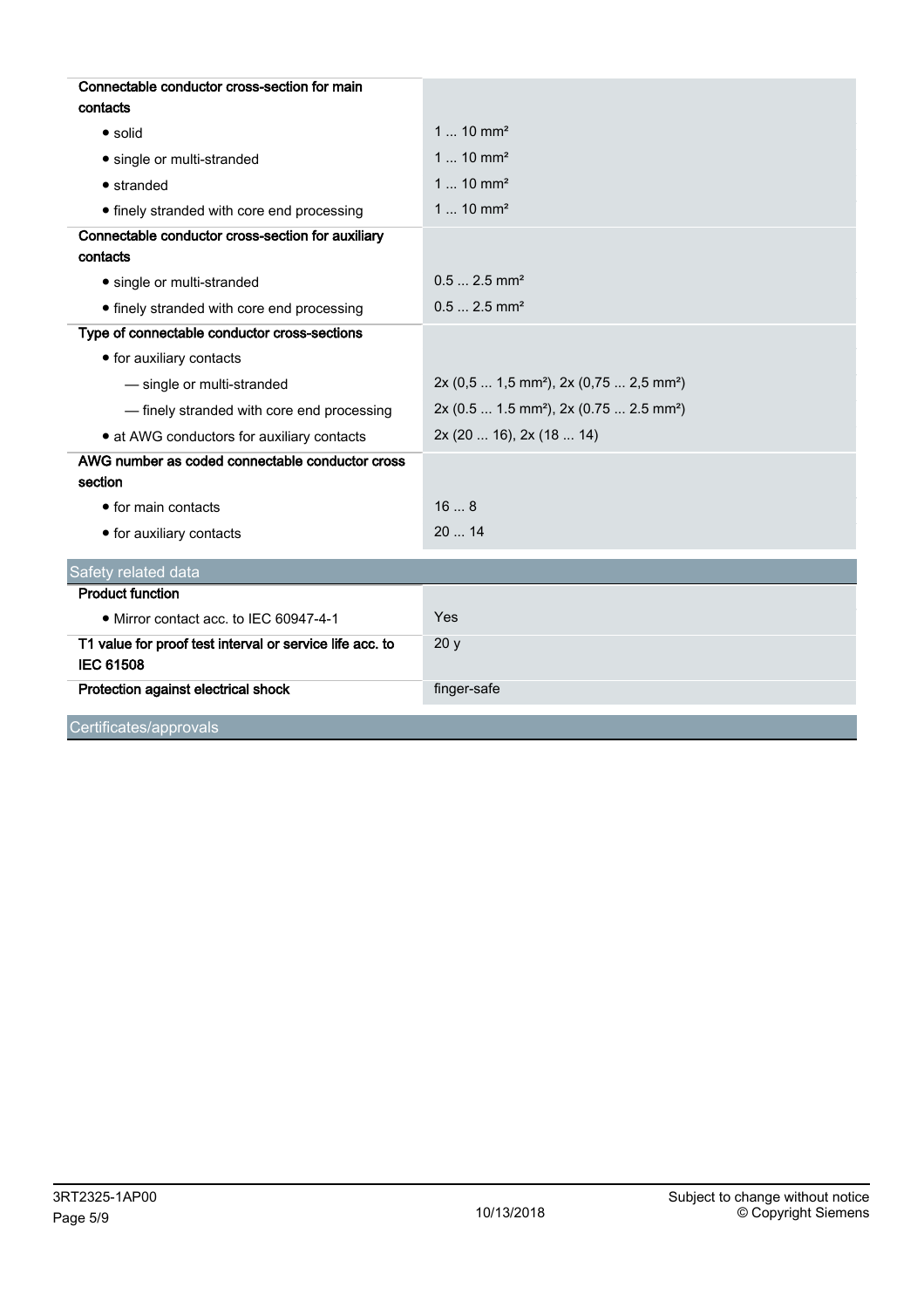| <b>General Product Approval</b>                                                                                                                                                             |                                                |                   |                                         | <b>EMC</b>   | <b>Functional</b><br>Safety/Safety<br>of Machinery |
|---------------------------------------------------------------------------------------------------------------------------------------------------------------------------------------------|------------------------------------------------|-------------------|-----------------------------------------|--------------|----------------------------------------------------|
| ccc                                                                                                                                                                                         |                                                | UL                |                                         | C-Tick       | <b>Type Examination</b>                            |
| <b>Declaration of</b><br>Conformity                                                                                                                                                         | <b>Test Certific-</b><br>ates                  | Marine / Shipping |                                         |              |                                                    |
| EG-Konf.                                                                                                                                                                                    | <b>Type Test Certific-</b><br>ates/Test Report | ABS               | <b>VERITAS</b>                          | GL           | <b>LRS</b>                                         |
| Marine / Shipping                                                                                                                                                                           |                                                |                   |                                         | other        |                                                    |
|                                                                                                                                                                                             | RINA                                           | <b>RMRS</b>       | PROVED<br><b>DNV·GI</b><br>DNVGL.COM/AF | Confirmation | <b>VDE</b>                                         |
| Further information                                                                                                                                                                         |                                                |                   |                                         |              |                                                    |
| Information- and Downloadcenter (Catalogs, Brochures,)<br>http://www.siemens.com/industrial-controls/catalogs                                                                               |                                                |                   |                                         |              |                                                    |
| Industry Mall (Online ordering system)<br>https://mall.industry.siemens.com/mall/en/en/Catalog/product?mlfb=3RT2325-1AP00                                                                   |                                                |                   |                                         |              |                                                    |
| Cax online generator<br>http://support.automation.siemens.com/WW/CAXorder/default.aspx?lang=en&mlfb=3RT2325-1AP00                                                                           |                                                |                   |                                         |              |                                                    |
| Service&Support (Manuals, Certificates, Characteristics, FAQs,)<br>https://support.industry.siemens.com/cs/ww/en/ps/3RT2325-1AP00                                                           |                                                |                   |                                         |              |                                                    |
| Image database (product images, 2D dimension drawings, 3D models, device circuit diagrams, EPLAN macros, )<br>http://www.automation.siemens.com/bilddb/cax_de.aspx?mlfb=3RT2325-1AP00⟨=en   |                                                |                   |                                         |              |                                                    |
| Characteristic: Tripping characteristics, I <sup>2</sup> t, Let-through current<br>https://support.industry.siemens.com/cs/ww/en/ps/3RT2325-1AP00/char                                      |                                                |                   |                                         |              |                                                    |
| Further characteristics (e.g. electrical endurance, switching frequency)<br>http://www.automation.siemens.com/bilddb/index.aspx?view=Search&mlfb=3RT2325-1AP00&objecttype=14&gridview=view1 |                                                |                   |                                         |              |                                                    |
|                                                                                                                                                                                             |                                                |                   |                                         |              |                                                    |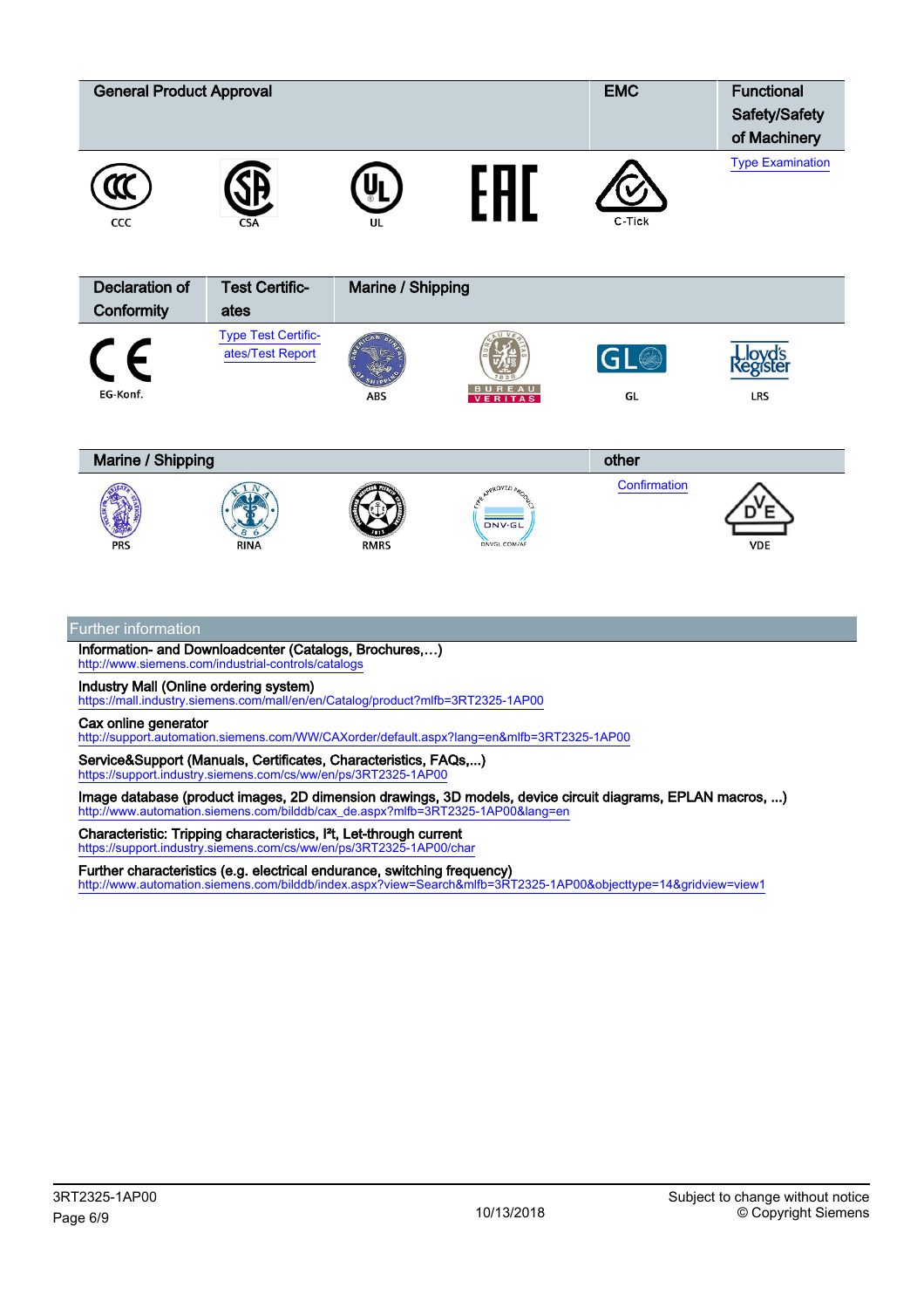



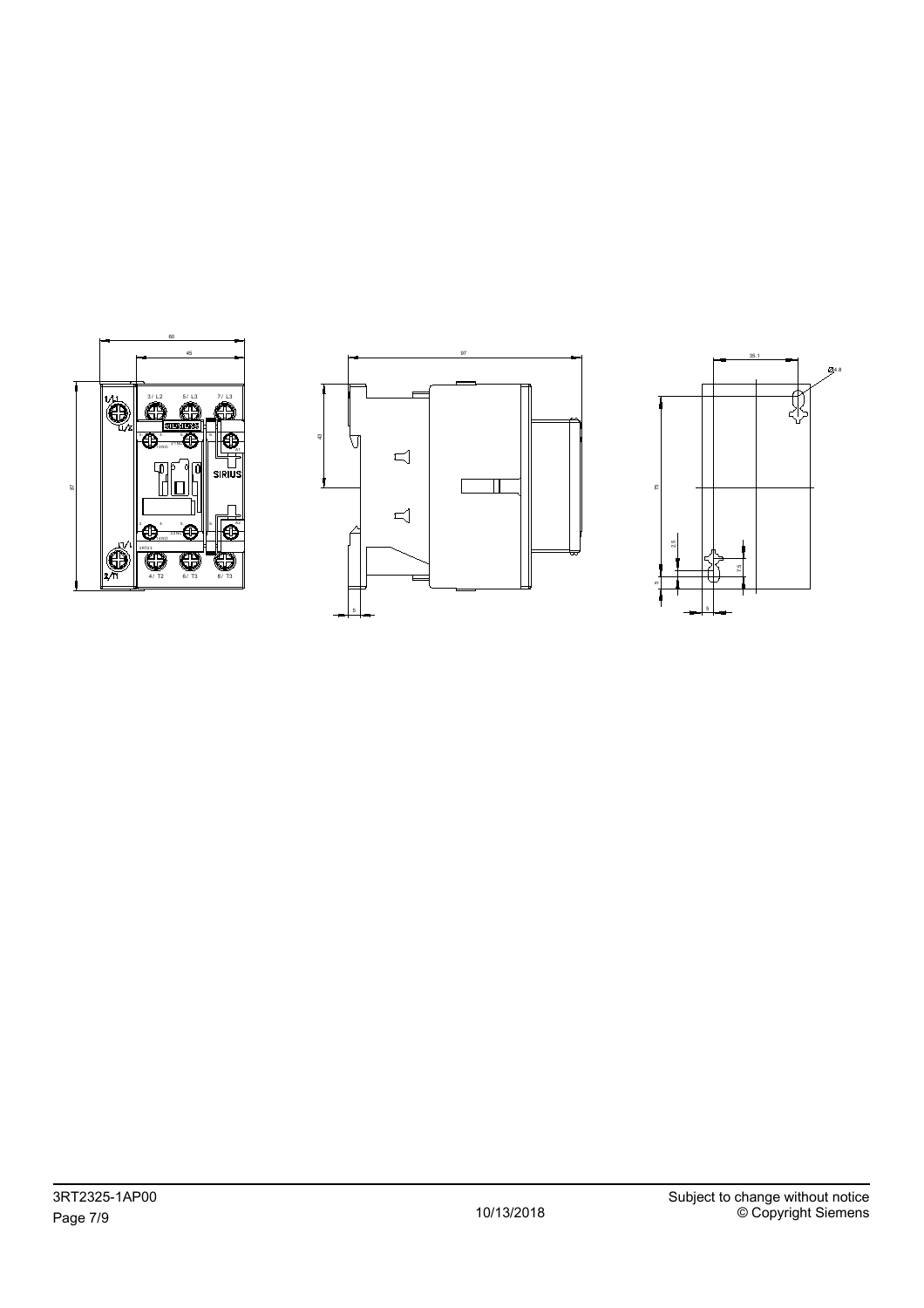